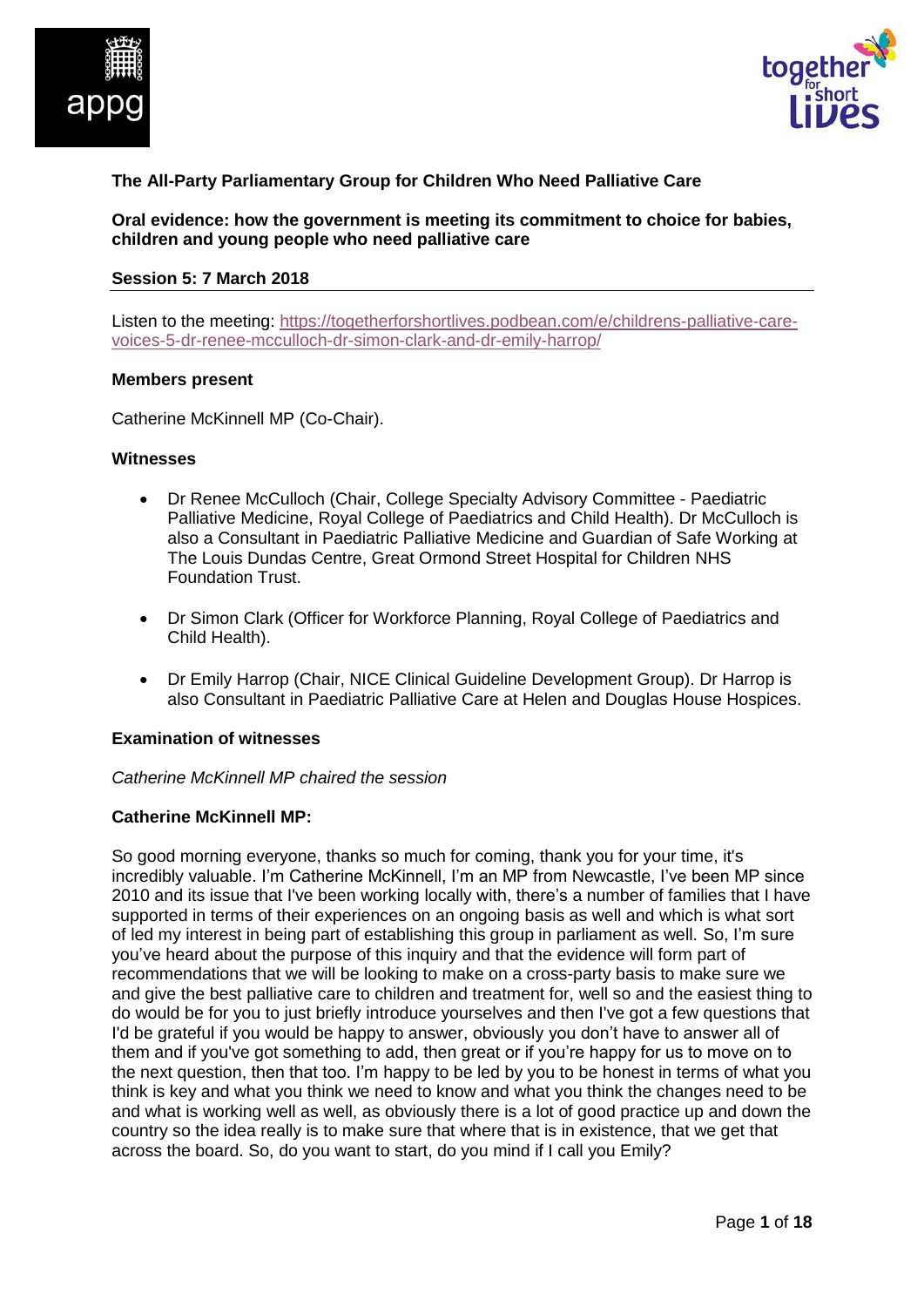# **Dr Emily Harrop**

No, of course, my name is Emily Harrop, I'm the consultant in children's palliative care in Oxford and the other role I've been asked to talk from the position of today is I was the deputy chairman of the NICE guideline development committee for the end of life care work for infants, children and young people.

# **Dr Renee McCulloch**

I'm Renee McCulloch and I'm a consultant in Great Ormond Street Hospital in paediatric palliative care. I'm the chair of the Royal College of Paediatrics and Child Health specialist advisory committee for training in paediatric practice

# **Dr Simon Clark**

My names Simon Clark and I'm a neonatal consultant in Sheffield, I would like to go on record and thank my colleague Dr Sharma, who is doing my duty and shift for me today to allow me to attend here. I'm here because I'm the college officer for Workforce Planning for the College of Paediatrics and Child Health.

# **Catherine McKinnell MP**

Thank you and I do recognize as well that is incredibly valuable, the time that you are giving to this. So, I guess on our part we'll endeavour to ensure that that is put as equal good use as you would be out there in the field doing your day jobs. So, one of the actions that the government has stated that it will take, because they are they are they have made certain commitments in terms of end-of-life care choice is to ensure we have the right people with the right knowledge and skills to deliver highly personalized care. That is a government commitment. To what extent do you think that is the case? To what extent do you think we still have some way to go to making sure that that is available for all of those people that require it?

# **Dr Renee McCulloch**

Well, I think that we do have some way to go to providing really equitable care. Care is very geographically determined. There is some really excellent service, a lot of it has been developed through the charitable sector. And, there is a lack of skill, knowledge, expertise across the whole of the workforce to deliver informed choice.

# **Dr Emily Harrop**

So, you know, I would really, I would echo that, I think that the training opportunities are being looked at, and while there is some optimism there, but still it's very difficult. When we have good paediatric trainees who are willing to get experience that we can't accommodate. And I would say particularly thinking about the charitable sector as a source of some expertise that contributes to the bigger picture is the sustainability of that is critically vulnerable. We are losing 40% of our workforce to redundancy as I speak at Douglas House. We, as the first children's hospice in the world can't fundraise enough money and would only be sustainable through more statutory funding in the future.

# **Catherine McKinnell MP**

So where are those redundancies focused in terms of, so I guess I should have, to what extent do you think we have a paediatric workforce, paediatricians who have the relevant skills, experience and training to be able to deliver that and to what extent in terms of the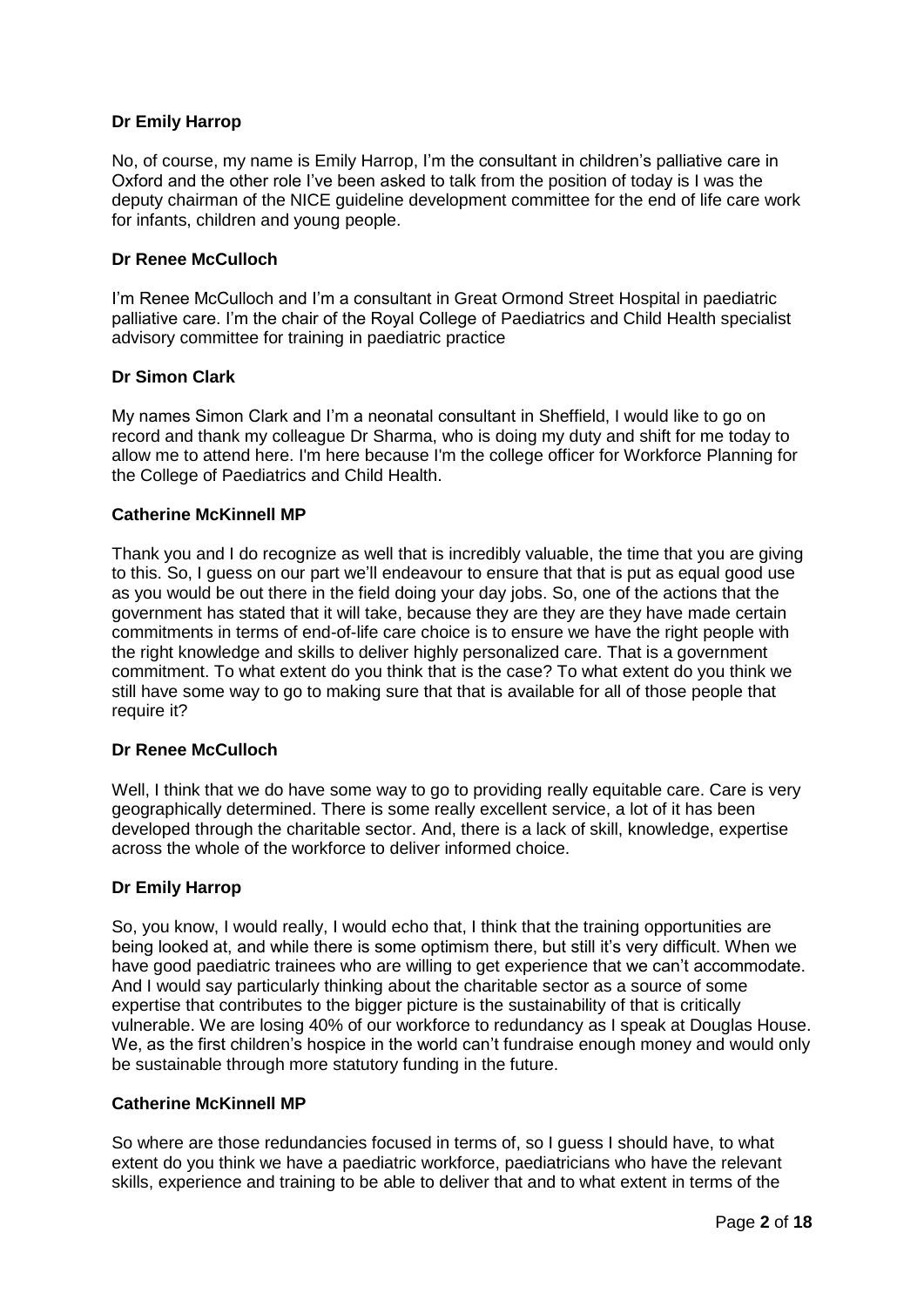more general workforce? I'm just interested in when you say redundancies, where they are focused. Are they medical support stuff, or…?

# **Dr Emily Harrop**

So it's actually across the board. We've had to make the very difficult decision to stop offering any care above the age of 18, we used to be able to offer care to young people more robustly. We've not had to make actual personal redundancies to the medical team, people have taken a reduction in their hours. So as to guarantee the out of hours rota, we need a critical number of physical bodies to do that safely. But, we will lose nursing staff, who I'm sure will find jobs, because there is a shortage and we will lose support staff.

# **Catherine McKinnell MP**

And that is purely a funding issue as opposed to a demand issue?

# **Dr Emily Harrop**

Purely a funding issue. No, its absolutely, demand has never been higher. It's purely a funding issue.

# **Dr Simon Clark**

I think one of the, there are so many strands to these things that you've touched on. On behalf of the Royal College of Paediatrics and Child Health, I would like to categorically state that there is a lot of focus on end-of-life care, it is embedded within the curriculum. Many of us, I include myself in that, would consider ourselves to be experts in our area at delivering end of life care. And as a neonatal consultant, tragically I see a lot of babies who die because of prematurity and complications around the transitions they face as they make the leap from foetus to baby, which is a huge leap and if you don't have the right structures or you've got a congenital abnormality with your lungs, or you're extremely premature, then very sadly some of those children don't survive. So, there's a lot of doctors who have a lot of experience in that but I think the challenge that the system faces is that the draw and the pull of the acute care requirement is so high that releasing individuals to then further increase their skills into the more complex areas of palliative care into the longer term issues of palliative care as many of the children are surviving longer and there's an increase in the technology dependence of those children is particularly challenging when many units are overwhelmed and I use the word overwhelmed as that's how it feels, not necessarily the actual figures. When you've got, you know, children turning up in the middle of winter who are unwell, with their current illness and other things you've got someone off sick because actually they, it is winter too, we have a shortage of nursing staff and you are busy trying to hold the acute service delivery together. Then trying to say, well actually what we'll do is be imaginative and we'll let one of the doctors go and do palliative care. It is extremely important in a technologically advanced civilized society need we owe these children and these families that care, but the challenge that you face and in the former life I was the head of school of paediatrics in Yorkshire and Humber. I was very proud to have created a training post specifically for palliative care in the region and we recruited a doctor into that and they're currently in the process of training, which is really very exciting. But the machinations that I had to go through to be able to release the money in the business plans and, for want of a better word, haggling across the region about how we were going to do that was, you know, very high, I was slightly smug at the end of the process. [skips] but hugely.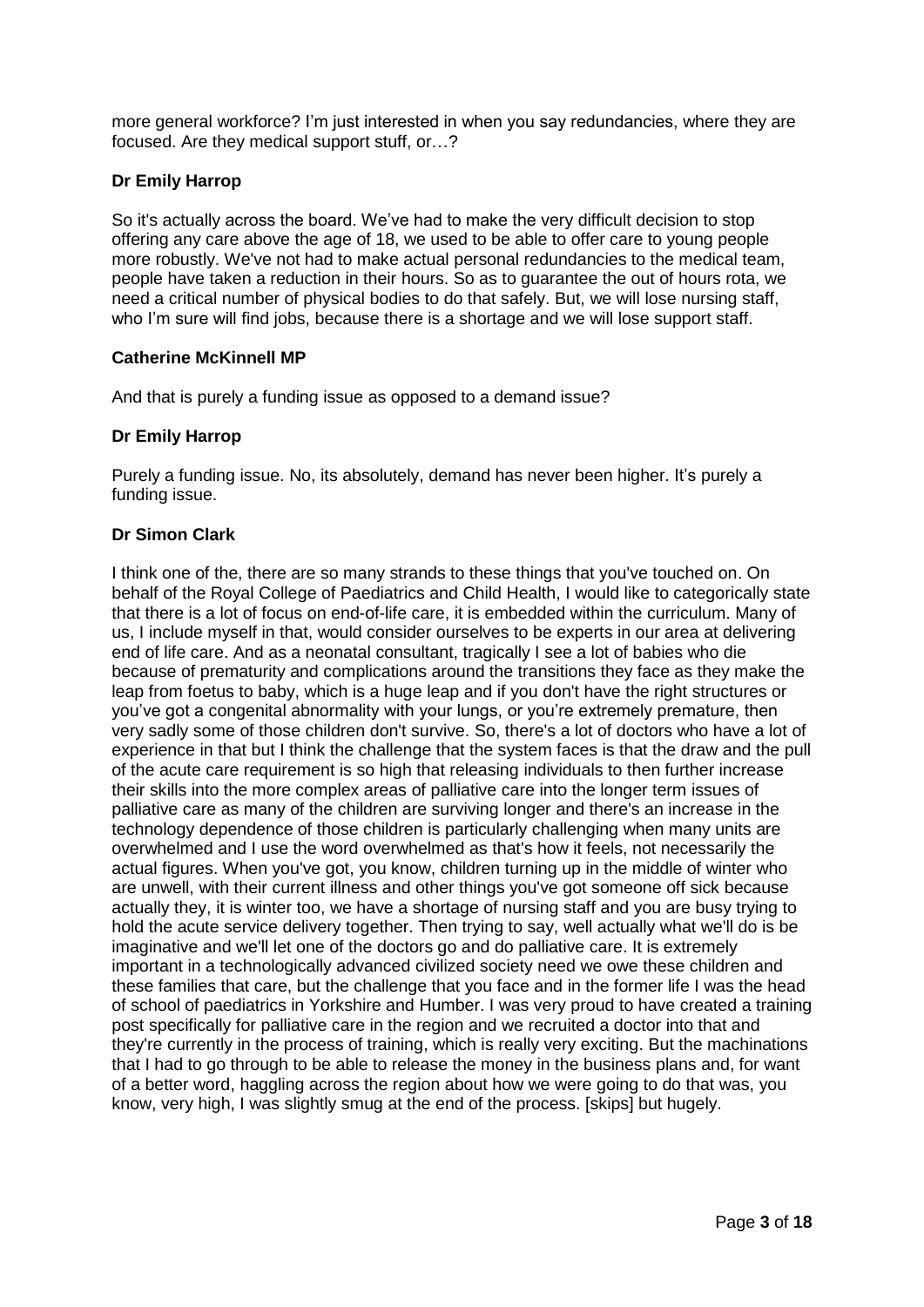# **Catherine McKinnell MP**

So I guess you talked about being able to in those circumstances being able to release somebody to go on and deliver palliative care where its required, but to what extent do you think that situation in terms of resource is actually restricting family and patient choice?

# **Dr Renee McCulloch**

I think we just need to take a step back and look at the trajectory of the children that we work with. There are, and this is part of the complexity of the sector and can be a bit confusing I think. The trajectory of children with life-limiting conditions is very varied, you have some children who are receiving very highly complex medical care for long periods of time. You have other children who have a very short end of life trajectory. You have other children who need a lot of input for what we would call enhanced supportive care. So, whilst they are continuing having a lot of active treatment

[skips]

# **Dr Simon Clark**

Of course, if you do go to somewhere that doesn't have quite such a large neonatal unit there may be one doctor. So in fact, you can then have a service where you've got cover for most of the time but not all, but by and large most of the children have a paediatrician who takes the lead for the children with cardiac abnormalities and sees those children either in conjunction with or parallel to the paediatric cardiology service and that's grown up over the last number of years and what you're talking what they're talking about, about the children who have these diagnoses in conditions where we're as sure as we can be that life is not going to continue to the average age of the population or the expected time and we're not sure when that's going to happen. There is no one, you know, and actually the local paediatricians are working without that expert support coming and seeing them and discussing those cases and other things like that. So, the cardiology paradigm I think is really useful in terms of saying actually, while there are always challenges with how every service is set up that would be a great thing to aim towards, in terms of saying this would actually make the difference for those children.

# **Catherine McKinnell MP**

So I guess what needs to happen here to make that to make that happen, and I know that's something that you're working on, are you?

# **Dr Renee McCulloch**

Yes, we are working on that, we are working on that. And we kind of, have held up a flag and have been very much part of that saying, you know, we are looking at work in this area. We totally appreciate that this is not just about specialist work, every single paediatrician should know how to look after these children. But, as with any illness, as with any area of medicine, there are aspects where they need help. They need input with somebody who has that volume of expertise, they are seeing this all the time, this is what we do all the time and that's when you need to support your colleagues. We find that people are so helpful and willing. This is not about people avoiding being helpful. People are helpful and willing, when you can create a team around the child and you get the right structures in place, the right communications, it can work beautifully. I often go and see the GPs that I'm working with, because I will go and just say hi. I'm the one on the end of the phone that you are going to talk to, this is the team, this is the team who are going to help support you look after this child at home with your community nurses with, if there's a local paediatrician who can help,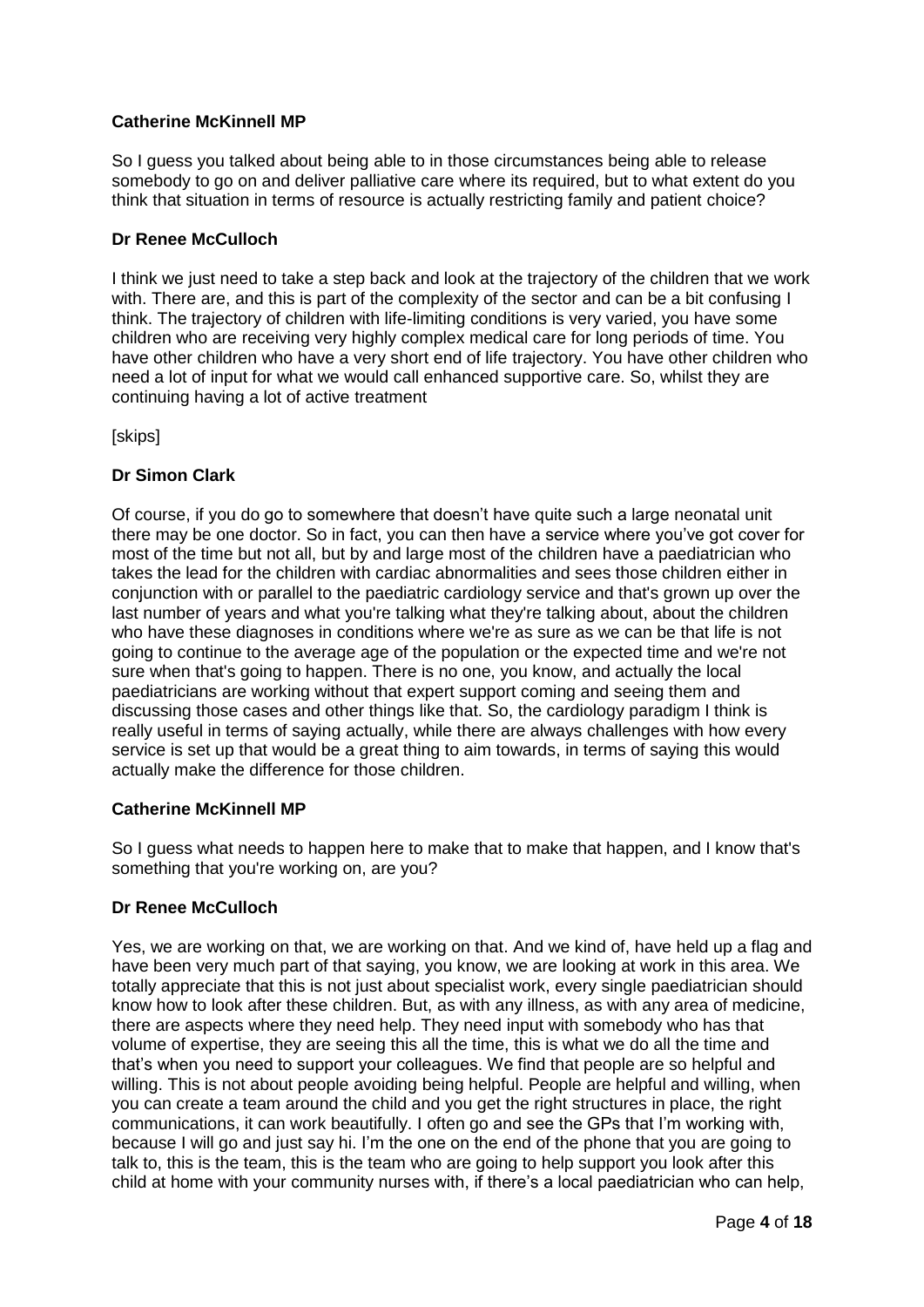brilliant. With support, people are really willing, but actually there is an enormous amount of work. The teams who are working in this area are overwhelmed, they're overwhelmed. We've got many single-handed consultants, nationally, who are totally overwhelmed, with actually being the only one who is holding up their region and that is not sustainable. It's not how it should be looking after our workforce. Now, what are we doing. What we've done is made sure that our level 3 specialist training is really clear. What we're trying to achieve with that through the syllabus. We've met with the dean of paediatrics in Health Education England and raised this. Its been raised at the college, so people are aware about the problem, what we don't have is an action plan.

# **Dr Emily Harrop**

I think that's so important because it touches on burnout from two angles, there's the burnout that could affect a single specialist managing a patient who then are overstretched. But, actually it's really well known that people who are inexpert and haven't have enough training being asked to care for dying children themselves. They face discomfort, burnout, you know sick leave etc will increase. So, I think there is both sides of that. There is supporting single handed specialists and there is giving the required support and education to those working at the level below so that they themselves don't become victims of burnout.

# **Dr Renee McCulloch**

And, you know, a lot of the children who we look after, we're with them for a long. It's very different to adult palliative care. Some might even say is palliative care the right terminology for paediatrics, especially about that, because although we do end-of-life care and we palliate, which is to make comfortable, to look at the holistic care of the child. It puts some parents off from accessing your services, even though they are eligible because they've got a child with a life-limiting illness, they think we don't want palliative care because our child's not dying, we're fighting for our child, we want our child to go to intensive care. So, luckily for our team at Great Ormond Street, we're very integrated with the whole of the hospital, so we get involved with lots of different hats on. The nurses on our team are actually oncology nurses, so they meet all the cancer patients anyway. There are lots of different models like this that work, but actually, partly some of the things we do recalling enhanced or early supportive care, to get in, to give people palliative care services. And they know, when you meet somebody face-to-face its ok, its often just bullshit, you know 'I can't see palliative care doctors, what are they going to do, get me some morphine'. And then you meet them and theyre like 'yeah actually, I do need that help, you have really helped us with making our child a bit more comfortable and actually this is great'.

# **Dr Simon Clark**

Paediatric palliative care is about living, it's not about dying. And I think that

# **Catherine McKinnell MP:**

You could rebrand it living well care

# **Dr Simon Clark**

So I think that I was going to say I don't like the term rebranding, but there is a there is a branding issue. Together for Short Lives is a masterstroke of branding, because it doesn't say, it says its about living. And actually, paediatric palliative care is about making the most of what you've got and when I'm teaching my junior doctors and trying to get a little bit of focus out of them and a bit of light-heartedness in the education sessions. I talked to them in slightly colourful language about the fact that we all live in this functional denial about our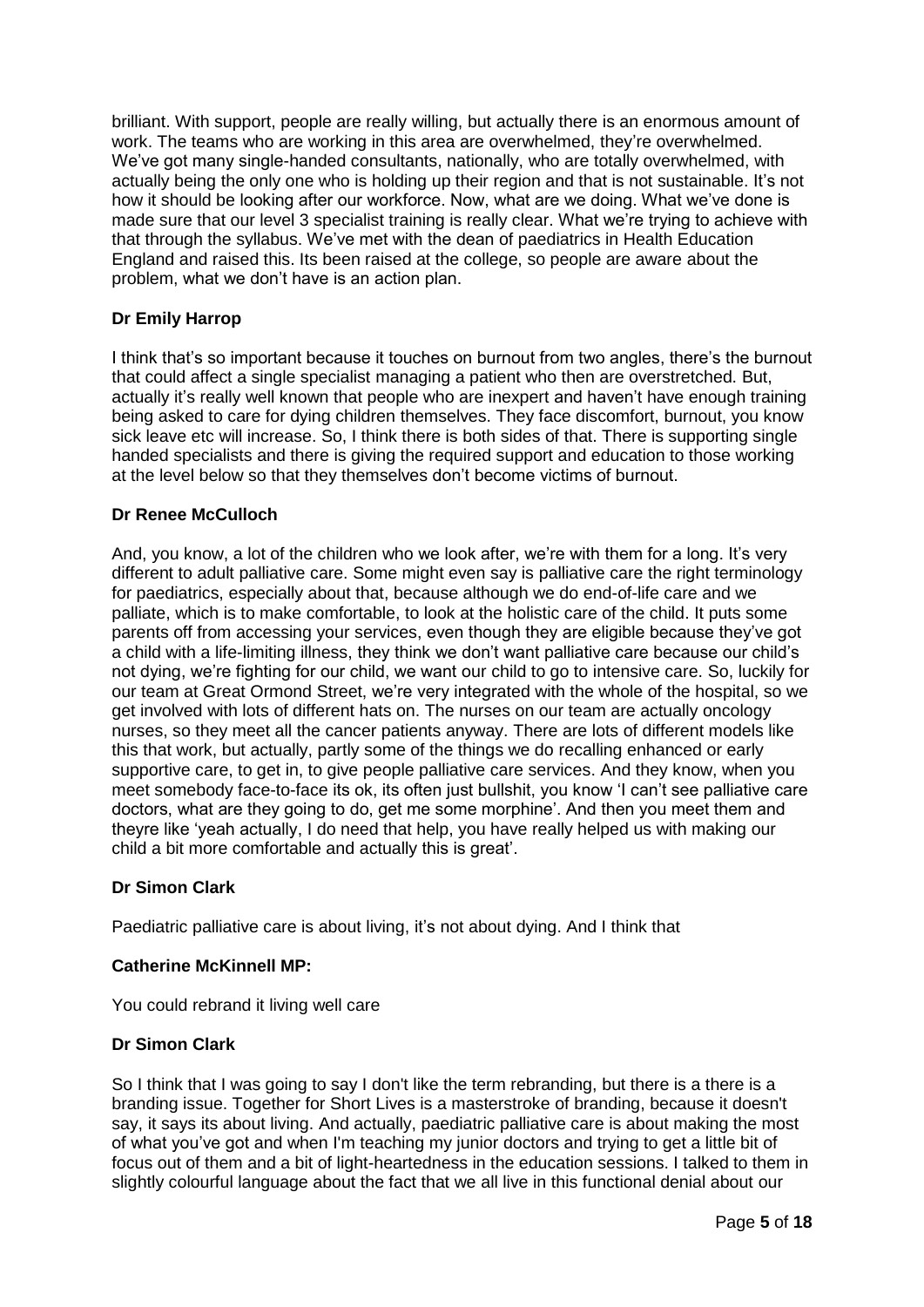own mortality and that lunch is palliative care because you don't have lunch you've got 32 days. Because without any more fuel 32 days is it, that's the time that you've got probably on average if you don't have lunch next, or your next meal after that. But no one thinks like that, we all think that death is not something that's going to happen to us which is not entirely true but you know, generally. We all came to this meeting today not thinking that, actually at some point this is all going to be over for me, we're trying to make the most of everything that we've got and that's what paediatric palliative care is absolutely about and that's what all life is absolutely about is, this is the time that you've got enjoy it, do something constructive with it but enjoy it.

# **Dr Emily Harrop**

It gets lost actually, even in ethical debates, when you call the paediatric helpline, and have a debate with a number of ethicists about active vs less active treatments. It was really good, but nobody actually, other than Laura and I would put their hand up and said active palliative care is an option. You know, it was ooh we're having a debate about whether this child should have a tracheostomy and ventilation or will die. You know that there was no idea that this child could have anything other, that palliative care would travel with him either way but there would be another active, other thing offered. It was really difficult to even introduce that into a debate, at post-graduate level which was sort-of disappointing.

### **Catherine McKinnell MP**

Ok, so I wanted to, I mean this leads quite helpfully into, I guess the choices that need to be made between professionals and the individuals and their families and the government's end of life care choice commitment. They've set out a number of actions and for each one, it would be helpful if you could say whether you feel medics are being educated to carry them out and to ensure that they are delivered and how well you feel tertiary level children's palliative care services in England are actually taking these actions. So, the first one is hold honest discussions with children and their families about their conditions and the fact that they are life-limiting or life-threatening. To what extent do you think that?

# **Dr Renee McCulloch**

I see this happening a lot, I think it is happening. Its not just a single conversation, it's a whole journey of talking and I think there's a lot of skill in it. It has to be done in the right way because otherwise, you pushed parents into an entrenched, very difficult position to manoeuvre out of, it has to be done very sensitively. People can always learn how to do things better, but I think it is happening and I think there is education focus on it, but there could be more, most definitely. We just set up some very interesting and very popular training at GOS which is called simulation, so you simulate really difficult conversations in intensive care, with our intensive care colleagues. That's gone really well, and I think there's always room to improve, but it is happening.

# **Dr Emily Harrop**

It's also in line with the first quality standard from NICE, which is about, broadly about advanced care planning, but it talks about the active engagement of the child and the family in that process and spells out essentially the bits of quality you're describing and I think that'll be a really good thing for people to use to measure progress. You know, if they wanted to say are we achieving this? That first quality standard outlines an awful lot of the important bits of quality in that.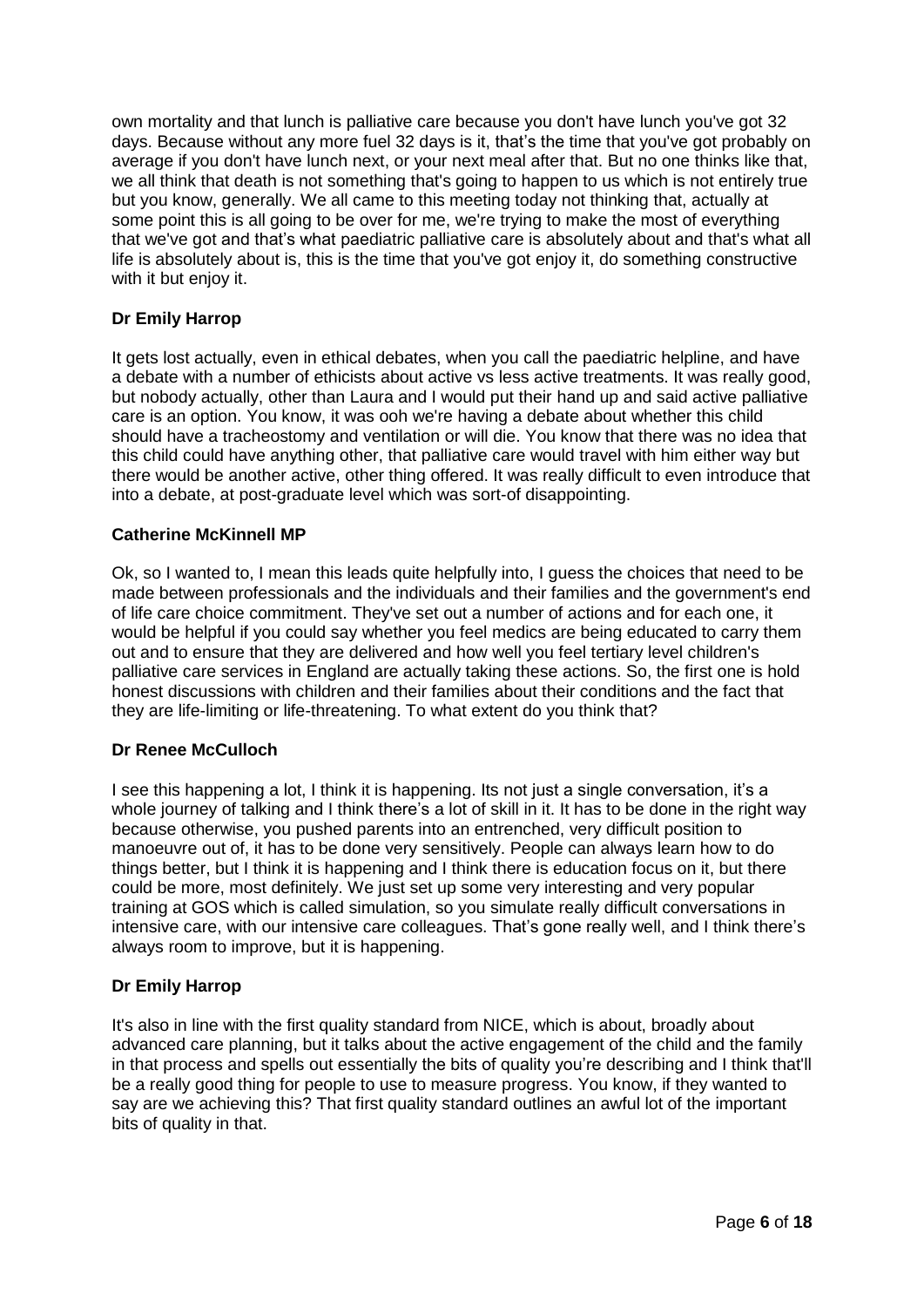### **Catherine McKinnell MP**

So, I guess one of the things and that's come out of evidence that we've taken in other sessions is that for some medical practitioners it is just not their strong point at all, the communication side necessarily and when there are particularly difficult conversations some… so I guess it's it doesn't always have to be one particular person within that team it can be.

### **Dr Simon Clark**

We work as teams and I think one of the...

### **Catherine McKinnell MP**

Because we have heard stories though, as well, of people who literally would not told they didn't understand.

### **Dr Simon Clark**

There's a ban on human cloning and we can't clone the doctors who are really good at it and just have them working all the time and we can't have people just working all the time so…

### **Catherine McKinnell MP**

But there needs to be a system, doesn't there

### **Dr Simon Clark**

You have to work in a team, the challenges that we face with a team, now I'll go back to the cardiology example. My colleagues put up with some of my shortcomings, in terms of the things that I am adept at as a neonatal consultant. There are stuff, there's stuff I don't shine at, as a neonatal consultant, because I am only human. But they think, you know, that as part of the team, if ever they don't want to go 'this baby's heart I'm - could you' and I'm just there, I can understand the heart. Because you know, that's one of the things that I think that I'm relatively adept at, they appreciate my input on and I have a good relationship with the service. I think I'm particularly good at talking to people about death and dying and that's also one of my areas of strength, I believe. But you are right, there will be people where that is more of a challenge and the difficulty that we have with the way that the system is set up is at 2 o'clock on Sunday afternoon, there may only be one doctor in the hospital. How you then manage that is difficult. I think we also must acknowledge that there are some families where that journey that Renee alluded to is extremely long and very difficult for them. Because whatever you do, save my child's life, and there's no other discussion about anything else because that's what we meant to be doing.

Sometimes that journey takes a long time to move that forward and while I don't doubt that it's really difficult for those families. It is of interest when I have had a member of the nursing staff in a room with me and I think I have been quite clear about what is going on and what the risks are as sensitively supportively as you can and then the family go back into the intensive care area and the nursing staff who were with me then listen to them talk in between themselves or even talking on the telephone and what they say is virtually the opposite of what I think I've said. Now, I'm not saying that happens all the time but I think there's an element of actually where this information is overwhelming, am I really going to acknowledge that this is what's happening or am I going to present a different face? Are they saying that so that they're talking to other family members who they're protecting from the information that I've given? Now, I don't know the answer to any of those things but it is, the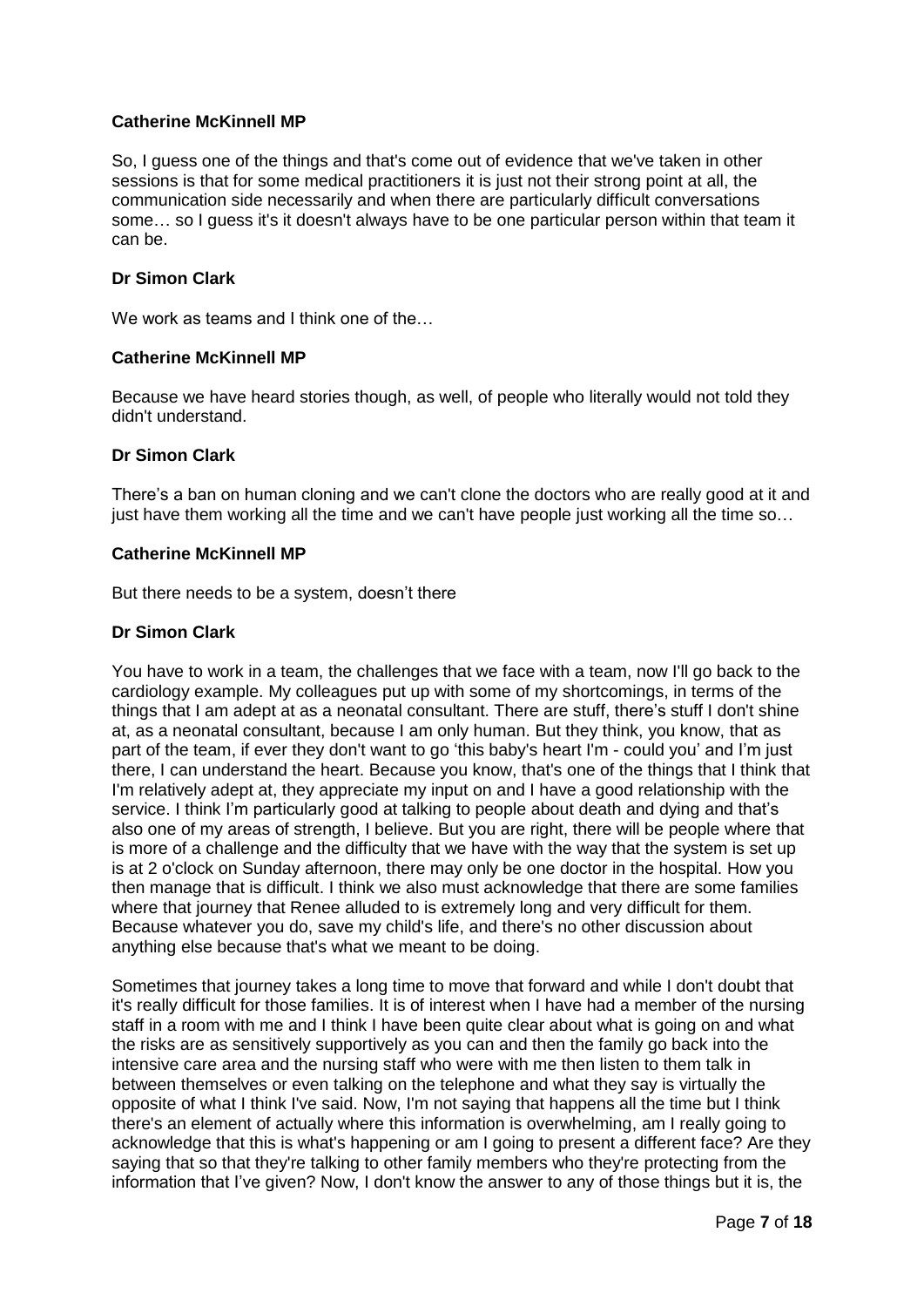amount of talking in the amount of time cannot be underestimated, it can be a very very long, complex process moving from the first conversation through to actually this is about ensuring that the existence for your child is fulfilling and as comfortable as possible for as long as we think that is appropriate.

# **Dr Emily Harrop**

They are also the hardest skills to teach, so we were looking through the research for the trainees in our areas about their confidence before and after delivered training in certain areas of palliative care. There were bits around symptom control and other things they felt better about afterwards. Communication and advanced care planning was thought much more to be an experience gained skill. Very difficult to teach in the time and constraints you have and it's something that the trainee I've brought with me today is doing a master's on, actually looking at that comfort and training for those types of conversations around the advanced care planning and general paediatric training. And I think it is an issue which we would need to dedicate significant time and effort to do it well, yet it's easy to tick a box and say ooh they had a lecture module online or something. Unless they have exposure to working with people doing that as an understood skill, it's really hard.

# **Catherine McKinnell MP**

Do you think there are quite a lot of people and do you think potentially there are medical practitioners who don't recognize they actually need that? So, you think you're doing fine and actually, you don't realize what you don't know until you've done some training.

# **Dr Renee McCulloch**

I've sat in on hundreds and hundreds and hundreds of these talks and sometimes, as Simon said, you just think we're not getting to the point here, there's a lack of alignment. I have to say, this is a really really complicated area, it's really complex. We don't really understand what influences parental decision making, we don't know if it's the right thing to do for some families to have this conversation. From my experience parents wanted to have all the knowledge they can and they really want to be part of the decision-making but then they have to live with those decisions they make and we have to be very careful about how we help them to do that and its incredibly complex. We've got recent research, very qualitative data that is actually said some of the young people we work with, they don't want any part this conversation thank you very much we don't want to talk about that. Healthcare policy is we need to write this down, we want to know what you think. We need to understand more about this it's really the dynamic is so encouraging so modern medicine we expect parents to make really hard decisions. They don't know, of course they want to keep all their options open unless they have really been through some very open, honest discussions and they really know where they want to be, in my experience, probably the minority. The majority want to keep their options open.

# **Catherine McKinnell MP**

So that takes me to the next government's commitment, which is make sure that the needs and wishes of children and their families are respected and reflected in the care they receive. And then the next one is treat children and their families as experts in their own care and to what extent is that happening?

# **Dr Emily Harrop**

That is all obviously, is captured in NICE, so they should place a mandate for that to happen fairly easily. I think it is incredibly variable the degree to which that happens, depending on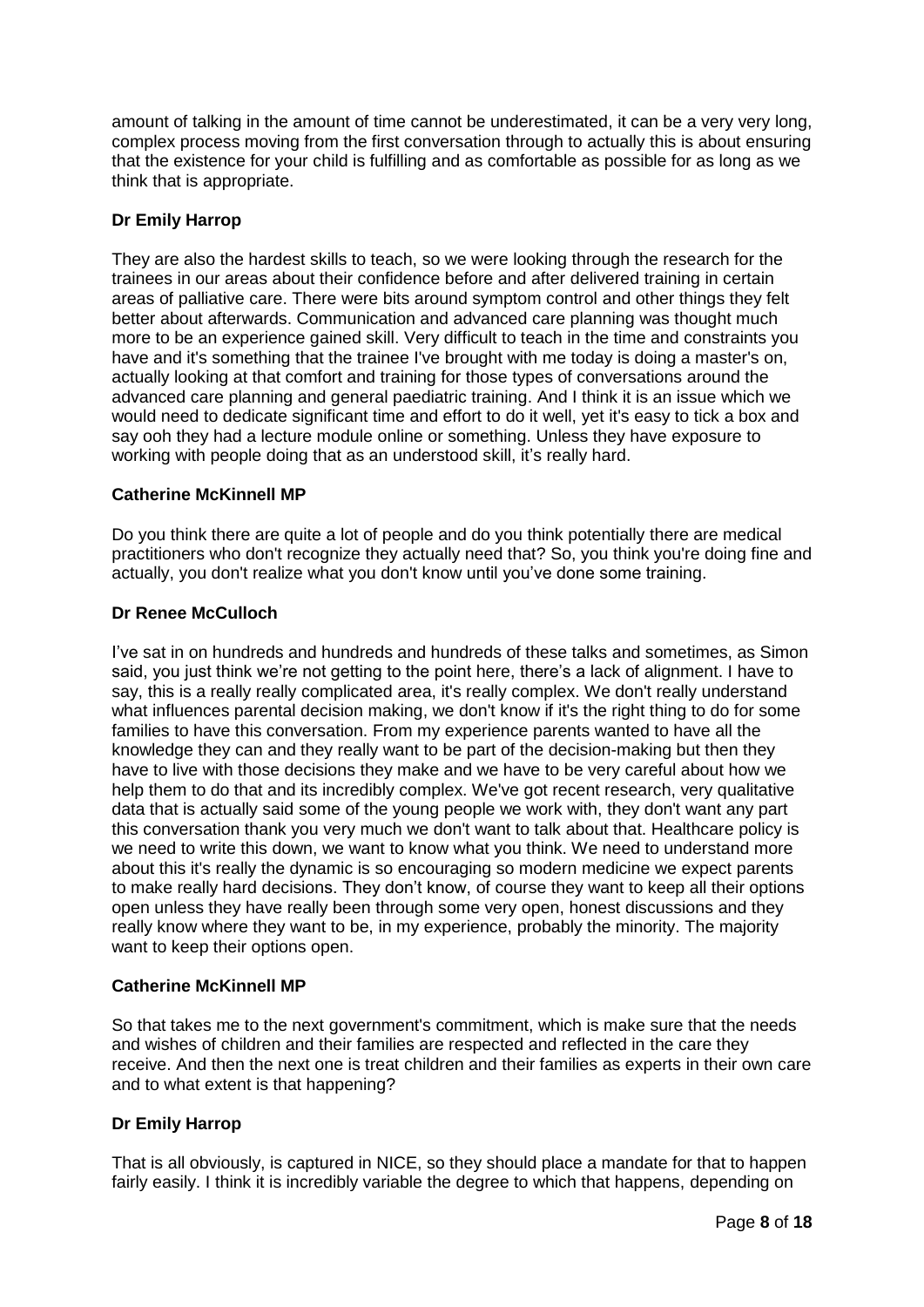the expertise there is, depending on the time people have in an individual service. There are ways suggested to try and evidence that within the quality standards and metrics, but I actually think they're very difficult to apply, even having been involved in them. In that I think it's very hard to evidence the extent to which somebodies actual preference in the moment was met and reflected, in that their preference may have changed, so it's quite challenging.

### **Catherine McKinnell MP**

One of the ways, is part of the evidence that we've taken again, is through having a plan, so a care plan in place. So, I guess and obviously some when it's an acute situation, but it does seem to be the recommended practice that you have a plan, so you have that conversation and then you have a plan in place and then I guess you can measure against the there being some flexibility within that plan as well.

# **Dr Emily Harrop**

So, you can, and we have tried to collect data using the advanced care plan document that meets with the guidance in in our region and I think you can show in a slightly twodimensional way whether people have met their placement of life care of my child has died. Whether they have had the chance to meet their preferences for hospital escalation or not for other emergencies, but the little tiny bit misses is that sometimes when faced with a situation the parents will have changed their mind. So I know that in our data there's at least one family where it looks like they ended up in hospital when they've been writing for years we want to be at home, but I know what happened and I know that on that occasion, they said actually we just can't do it and wanted to be in hospital. But if you were to look at that and audit that, it would look like their choice hadn't been met. So I think, yes you can look, certainly you can collect data but the way that it suggested within the quality standard measurement is that you have to also capture the views of parents, whether that's by interview or other to make sure that you do capture some of those changes of mind and some of the fluctuations there is in people's choice.

# **Dr Renee McCulloch**

And actually, we've got to think about what influences choice, because it's very easy to say hospice, home or hospital, but actually some of those aren't choices if you don't have teams to support them. We've been collecting data on all the conversations we're having, we have 200 new referrals a year, we have got a lot of parents on looking after a lot of children, unfortunately, who die. What we're seeing in our data that we haven't yet published is that people don't necessarilty decide on place of death. They very clearly decide on where they want their care to be, but they think about where do I want to be, where do I want my child to be looked after. But the influences on that decision are huge, if you've got a child on various pain pumps or various other technology in hospital, that can't be delivered outside, then you're not going to choose. So, care planning has a very important place, but we don't know enough about it yet to be making sure. Yes, of course we should all be having conversations and we should all be enabling that dialogue. But, its really difficult, I think its really difficult.

# **Dr Simon Clark**

The challenges as well also include, actually the fluctuations that do occur that have already been alluded to. So, I have one or two phone calls in my career about well what why hasn't this family followed the plan that you put in about what they were doing for their end-of-life care and in fact it's because the family had made a different choice than the one that was written down. You then think well how have I missed that, but you've given, you think you've given the choice and so get all the choices that are available to you and I think again that's another really important point. I'm trying to think how to phrase this, but I think from many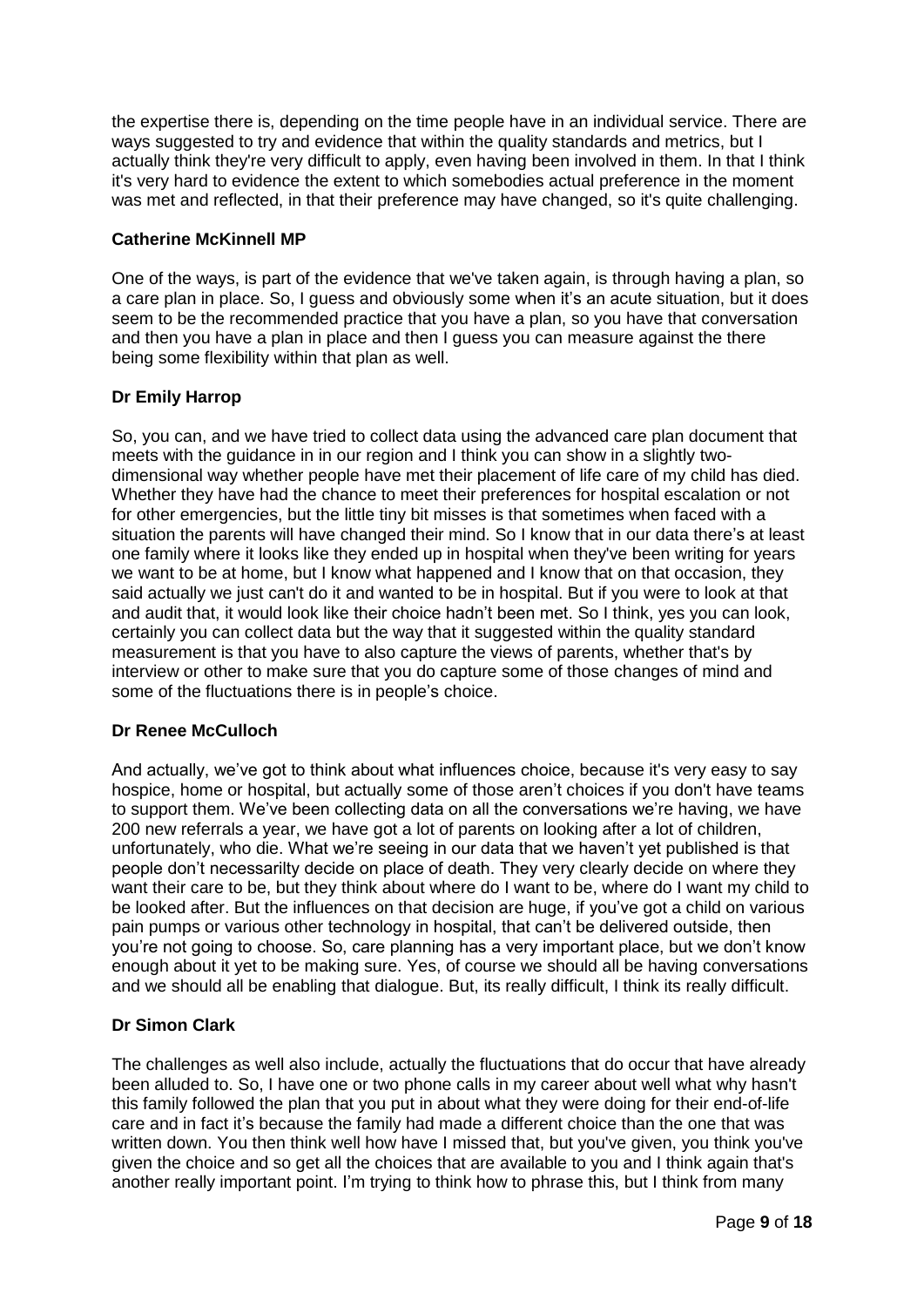neonatal units there would be quite some significant logistics about moving a child from the neonatal unit to a home environment or a hospice for end-of-life care. Now, for neonatal medicine, I mean it's a microcosm of the bigger picture to some extent, there are some babies where you are as sure as you can be that they are so technology dependent at the moment, that you move from supplying all that technology to not, that the time that the family are going to have with that child will be really short. Through to some children, where you then remove that dependence the technology and you're not quite sure what's going to happen. But yeah, removing a child from our environment to another environment is a complex logistical issue that I think is you know when you're giving people the choice, we don't have a consultant on duty to do that. Someone then has to be a there to see the child at home and do the legal aspects following death if that's a death certificate or other things and that can be quite tricky for us because no one else may have looked after this child other than neonatal consultants and so there isn't anyone else who can then do the paperwork. But we're meant to be on duty on our unit and we're not and so there's lots of… all of those things of surmountable and we have done this. We have taken children home, but the level of organisation that it takes is really high and that's even with a fully commissioned paediatric transport service who will assist us in that.

# **Catherine McKinnell MP**

So that's what, I mean, we've kind of covered offer meaningful choices including end of life, developed personalized care plans, coordinate care for children with life-limiting. But I guess the we haven't looked at, and that kind of touches upon it, is help to join up care and support from different professionals and organizations so where that connection has to come with social care, with community nursing.

### **Dr Renee McCulloch**

Again, I think you're talking to people who are delivering quite a lot of this kind of care. But I do know that across the nation its very patchy and there will definitely be families who don't have any experience of anyone having what they would define as a meaningful conversation. Yes, of course, we do come across that and we do come across people who don't have plans, they don't have individualised care plans, yes of course that's all happening. As far as networks, the networks are not official networks, they are networks that have been developed. If you're working in the field, you'll know, like I said, I know exactly who I've got in Hounslow, fabulous team. If you work across one of those boundaries, you haven't got a hope of having a syringe or [inaudible 38:24] pump. We're talking very basic end of life care, so we have an absolute nightmare trying to support end of life care in some areas because we don't have anyone able to help us.

# **Dr Emily Harrop**

We try to offer training, we have a nurse consultant who goes and tries to refresh people's skills, but we have to make sure that's good enough. So with some teams it is, if they're just not seeing this kind of care often, but if they haven't had the base skills in the first place, I don't think that would be safe. The top-up training is ok, if you've done it before but maybe not for

#### **Catherine McKinnell MP**

So is this where the difference lies in adult palliative care? Because you have Macmillan, you've got third sector organisations.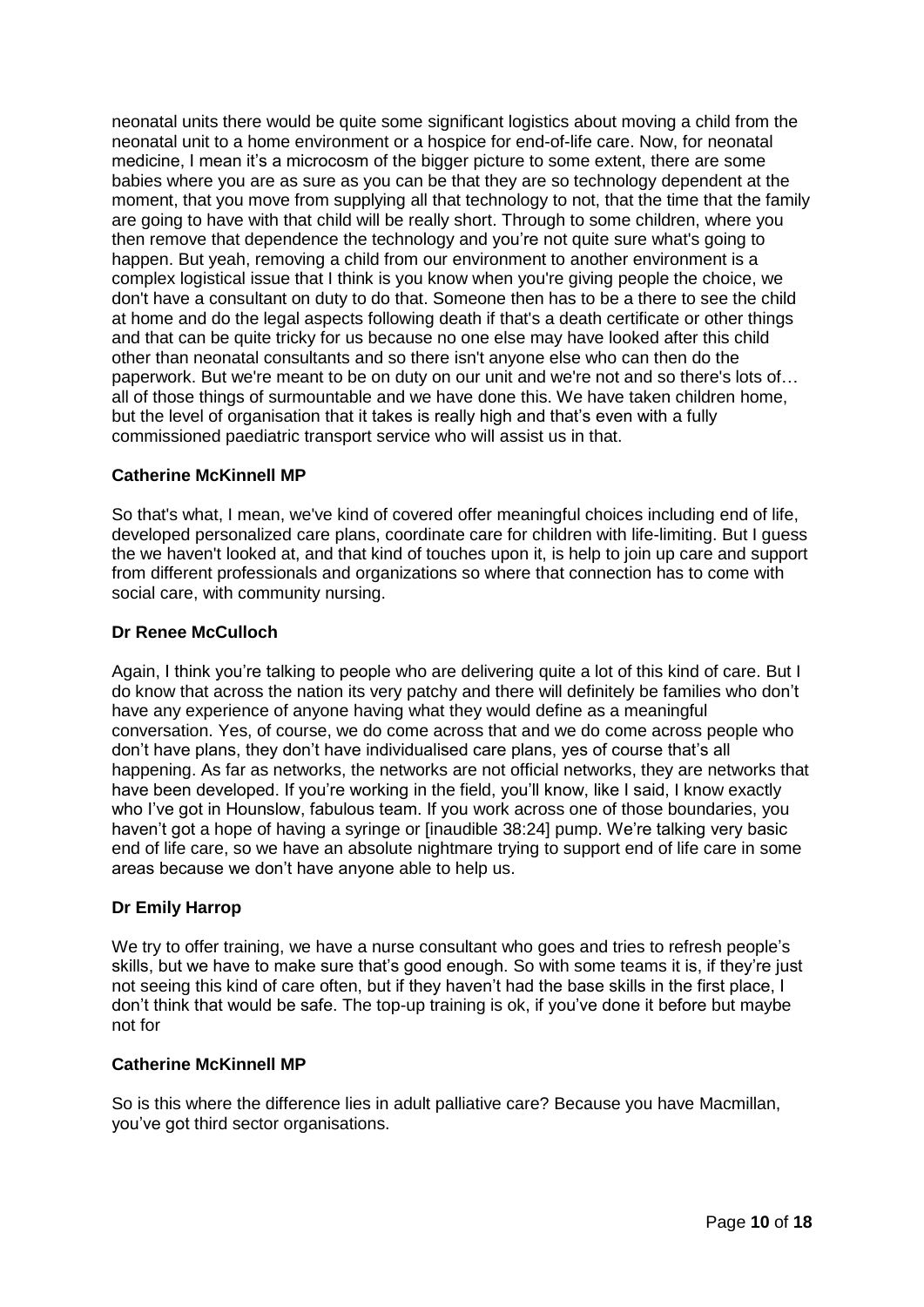### **Dr Renee McCulloch**

A lot of the hospices are great, and they will try and have outreach teams, but they're finding it very hard to recruit paediatric nurses. They don't have commission services or perhaps, we have tried to enable some pathways through some commissioners to facilitate outreach teams from the hospice, but sometimes they don't have the staff to help to go out, to man a 24/7 rota if something goes wrong with one of the pumps.

### **Catherine McKinnell MP**

Just taking this all the way back, why do you think there's such a shortage of paediatric training places?

### **Dr Simon Clark**

Well, nursing?

#### **Catherine McKinnell MP**

Yeah

### **Dr Simon Clark**

Now, part of my problem with answering that is I'm trying to work out whether I'm going to answer that just as, perhaps, a member of the taxpaying public or as a member of the Royal College, being the college officer for workforce planning. There are choices that the government make and the information that they make those choices on are, sometimes cause me concern.

#### **Catherine McKinnell MP**

So, they're under estimating the needs?

#### **Dr Simon Clark**

So health education England have acknowledged, and I think I'm correcting in saying this, but I've sat in a meeting and listened to them say this and in fact it says it in this document. They have acknowledged that when they have gone out there and said oh how many nurses do you need? The hospitals have said I think we need this many nurses and the hospitals have said that probably because they've been under significant financial scrutiny and so they had to then say well, we don't want that any more nurses because that means we're not going to balance our budget next year. So they have probably underestimated the number of nurses that they need.

#### **Catherine McKinnell MP**

And do they only ask the hospitals?

#### **Dr Simon Clark**

No, they ask a whole load of people.

#### **Catherine McKinnell MP**

Yeah, but everybody's got squeezed budgets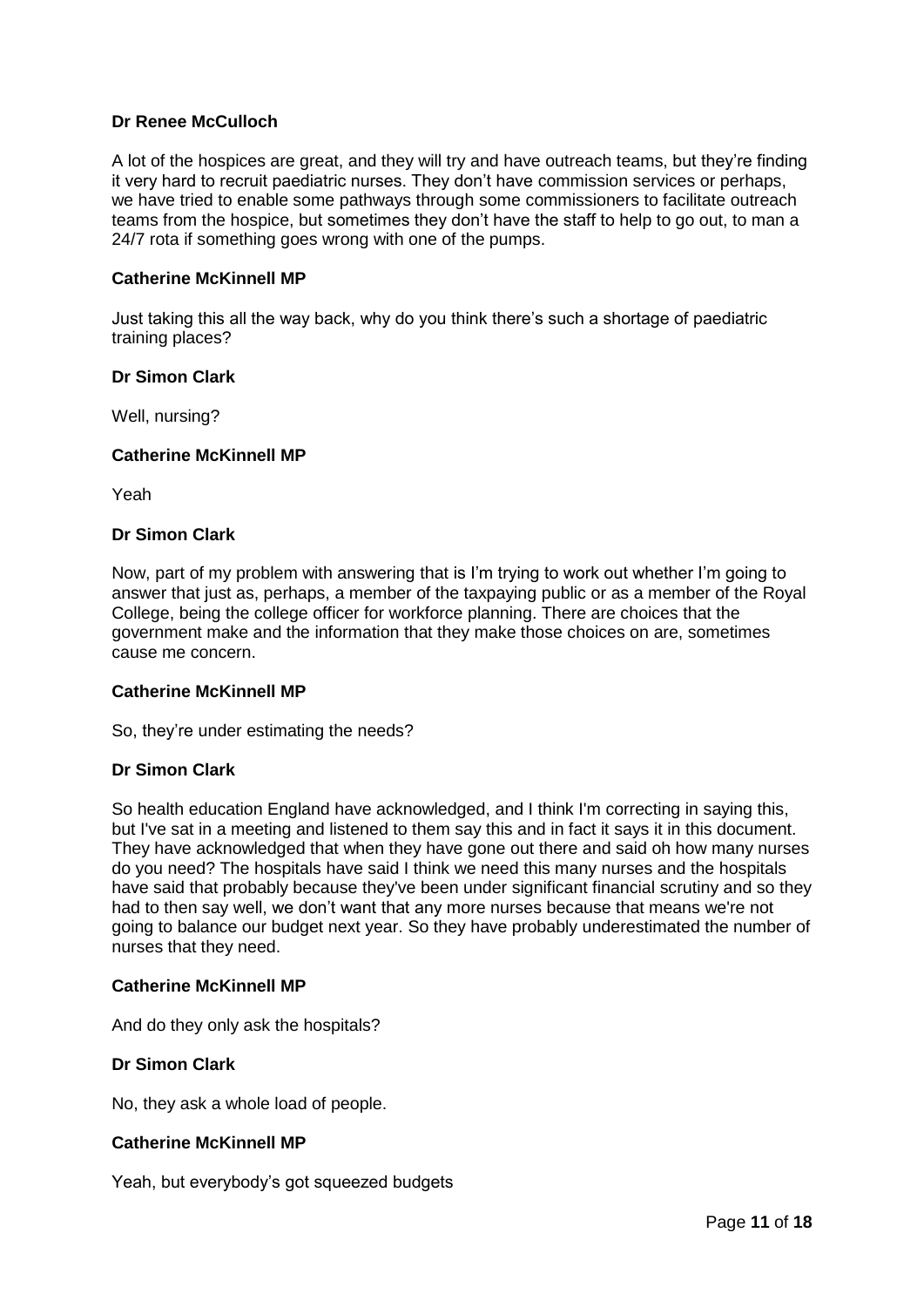# **Dr Simon Clark**

So, everyone's got squeezed budgets, so everyone says well okay this is this is what we think our growth in staff is going to be. Because that's what the budget will allow for and so health education England then commission that number of places and then we've then discovered a gap has grown because the number of posts at the hospitals then advertise and try and recruit to is significantly larger than that and accounts for now there's thirty six thousand nursing vacancies. When you only need you to look at the amount of medical staff and nursing staff that we're importing from around the world, and in some specialties it's even worse. So in paediatrics something like, the exact figures are in the GMC document which I've also got here for the safe education practice in the UK, something like in paediatrics 37% of all paediatricians don't have a UK medical degree. Now that's fabulous, I don't have a problem with that, that makes us like Chelsea Football Club, you know because we're importing the best and the brightest from around the world. But the, idea that we meant to have a sustainable production of staff, the number that the GMC say that there is something like 58,000 doctors who don't have a UK qualification on the GMC register with a license to practice in the UK. The increase in training phases of medical students is going to mean that we are so self-sufficient in doctors with no attrition and no other retirements, I think it's by 2076, and so the scale of the problem is massive and they acknowledge that in this document and the difficulty is what we've done. This is me talking as a UK taxpayer now, not representing anyone in the next statement. If you do Workforce Planning by budget, you will always end up with not enough staff because you cannot see, and I'm now quoting Michael Portillo, you can't see the jobs that are going to be created. I don't know who he was quoting, he might have been quoting someone else. You can see the ones that are going to be destroyed, so when they say technology is going to make it better, we're going to need less people, we won't need this, we won't need that. I don't think there's a civilized healthcare service in the world that has got less nursing staff and less medical staff now that it had 10 years ago and 10 years ago they say we're going to radically change how we do. So, I think there's a mismatch and this document talked about we must do Workforce Planning based on what we can afford and that's the bit in this document that absolutely terrifies me. Because we've been doing that and the gap at the moment, according to this document, is in excess of 42,000 workers.

# **Catherine McKinnell MP**

And, I mean, I'm just thinking in terms of Brexit, to what extent are they non-EU?

# **Dr Simon Clark**

In paediatrics, about 6% of our doctors are European Union and then it's about 30% are non-European Union. Now, amongst the nursing staff, I genuinely don't know the answer to that. I think it might be similar in paediatrics in terms of the nursing background, so that's why that graph worries me about the number of the nurse training places.

### **Catherine McKinnell MP**

I think in nursing it must be greater, no? The EU

# **Dr Renee McCulloch**

I wonder if it wouldn't be greater.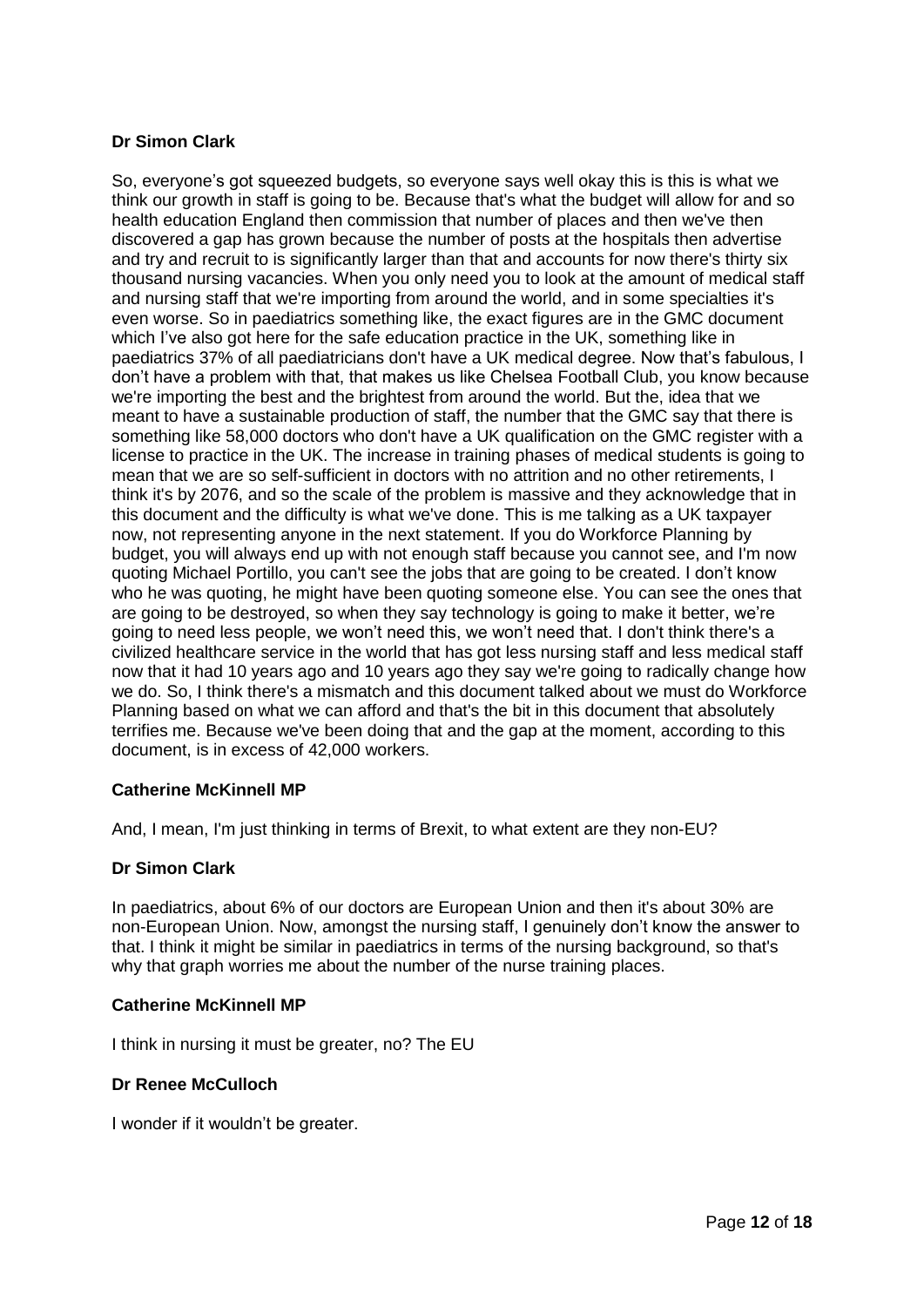# **Catherine McKinnell MP**

I'm I just thinking of, like, my own experience recently, like the Italians, Spanish.

# **Dr Simon Clark**

It may be, but I think actually there's a huge variation around the UK. So I have a feeling that in London and the South East, where Europe obviously is closer and potentially a trainline away, actually you might have a different density of European Union nursing staff than you do in regions like mine. Where, actually I'm struggling to think of, yeah, we've got nurses from quite a few places but, you know, not quite so many from Europe as from other parts of the world. So I think and I you know I have loads of sympathy for the people who are trying to do this calculation because apparently there's only so much tax revenue and I think we have to we have to accept that. Because I am talking as a UK taxpayer, but it's when we prioritise that spending as a civilized society and, for me, I think paediatrics it is the thing that's going to fix some paediatric nursing and paediatric workforce and health care workforce for the children is going to fix some of the challenges that we face in 5 years, 20 years, 25 years. Because if we have a group of well-educated healthy children, they'll grow up to be well-educated healthy adults. They'll stay in work longer, my retirement age has gone up to 68, I don't know what theirs is going to go up to. But also, they'll look after themselves, they'll be better educated. They'll make wise choices and if they get unwell, they'll utilize the services because they've been well-educated. They may even pay higher tax.

# **Catherine McKinnell MP**

Ok, that was urm…

# **Dr Emily Harrop**

Catherine, your point about inequity with adults is key though isn't it, if we just finish that bit. You mentioned, Macmillan and other services that might be available, but are less so under eighteen. I think so much of this comes back to inequity, whether geographic or whether age related and just because there may only be 49,000 families affected, doesn't mean they don't have any right. And I think that comes back to another campaign worked on by Together for Short Lives.

# **Dr Renee McCulloch**

Yeah, and it's not impossible to get systems that are workable. I think it shouldn't be impossible. I think with formalised networks, we can do this really really well. But we have to up our game now, we've been talking in these terms for far too long. I've worked in the service for nearly 20 years. I know that because my oldest child is 20 and I started working in the hospice in Oxford when I was pregnant with him. And I'm still having conversations that I had 10 years ago. We've just got to come together as a wider sector and start to say this has to happen now. Because actually, what we're seeing is just an increasing body of work because we do have survivorship of complex illness. We've got graduates out of neonatal units, out of every area of medicine who are living with really difficult, challenging conditions. We've got to enable the parents to carry on working and supporting their families because it's almost a social crisis as well actually. Because, we've got to be caring in our society, it's really really important.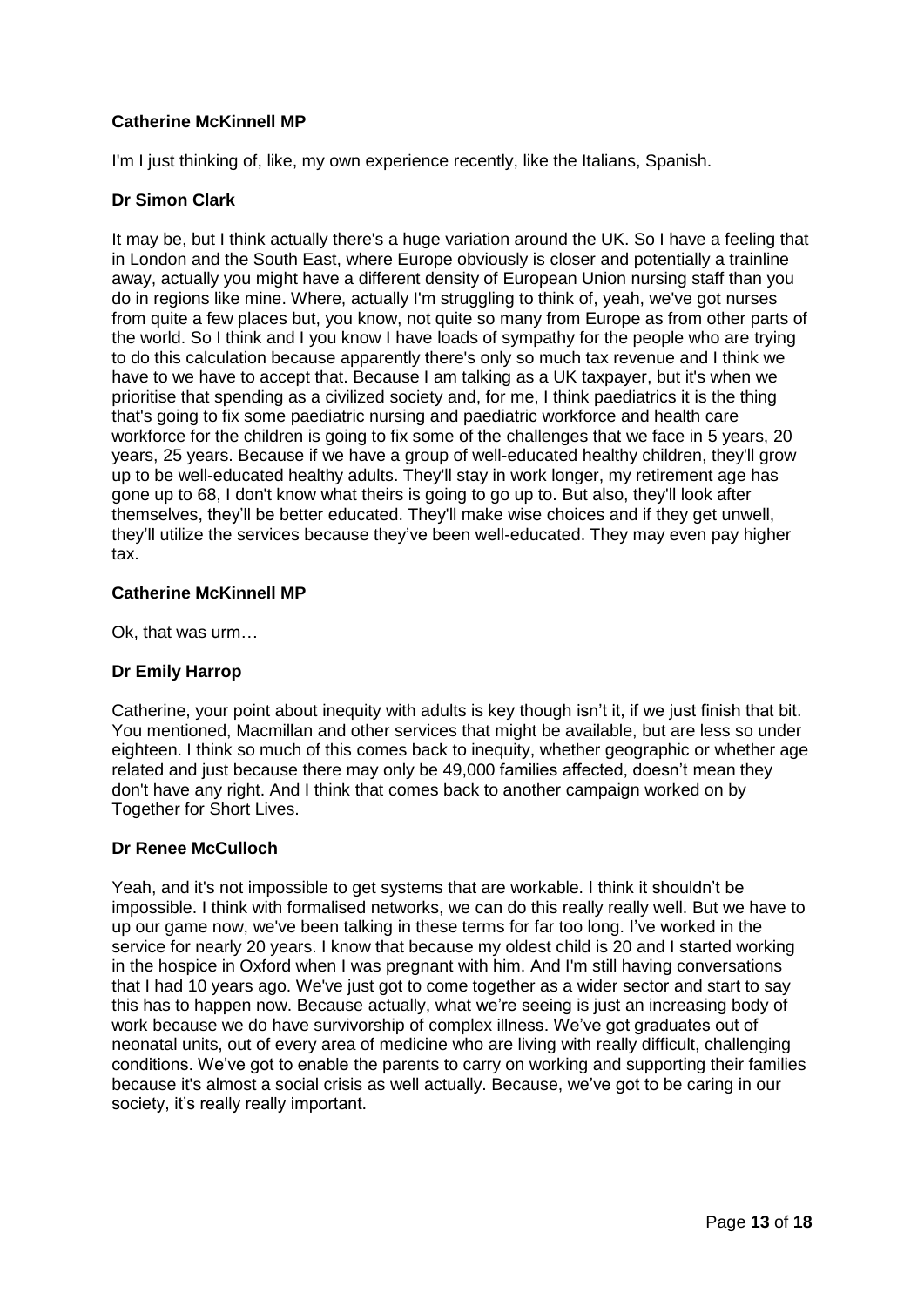# **Dr Emily Harrop**

Back to Nelson Mandela, isn't it, you judge society by the way it treats its most vulnerable, and these are the most vulnerable.

# **Dr Renee McCulloch**

They are the most vulnerable, but I have to say, children, you know, visit the choices document. I think there's something about children after the government summary at the end, it's in the appendix and I just think it's actually, this is today when we're not able to support, as Emily says, the most vulnerable people. This is today that we're not able to even look after some children with cancer, cancer is supposed to be well-funded, but sometimes we can't look after those children with cancer very well either in England because we don't have the resources.

### **Catherine McKinnell MP**

So ok, this is to all three of you, in turn. If you could recommend one thing to government health education England or some other stakeholder, but I presume the first two would probably cover it. That would make a significant difference to make sure that we have the medical workforce to deliver the care that I know you all have ambition for, and it seems to me that there is a fairly clear idea of what's required. The challenges arriving there and it being uniform across the country, what would be that one recommendation were you able to give one.

# **Dr Emily Harrop**

I'm very clear, I think that we need to have a proper commitment from government. We can't just look at the medical workforce, we have to look at the whole of the workforce, the social and healthcare workforce. We need to have a commitment to fund a group that looks at the different specifications of what these children need. Not just specialist specification but looking at the core areas that need to be funded such as respite care, we need to look at the whole trajectory. We need in that group, to be planning, such as the adults have done with a very useful document, we could very easily do something like that with paediatrics.

# **Catherine McKinnell MP**

So would you say to mirror what has happened for adult palliative care for children?

#### **Dr Emily Harrop**

I want to take some of their, some of the good bits and grow it into paediatrics. I don't think we can mirror adults because we're so different. So I want to take elements of that and grow it, but with this has to come training and education, planning and commitment and, of course, funding.

#### **Catherine McKinnell MP**

So it's three things?

# **Dr Emily Harrop**

It's complicated, I could probably do it with one thing but it completely supports…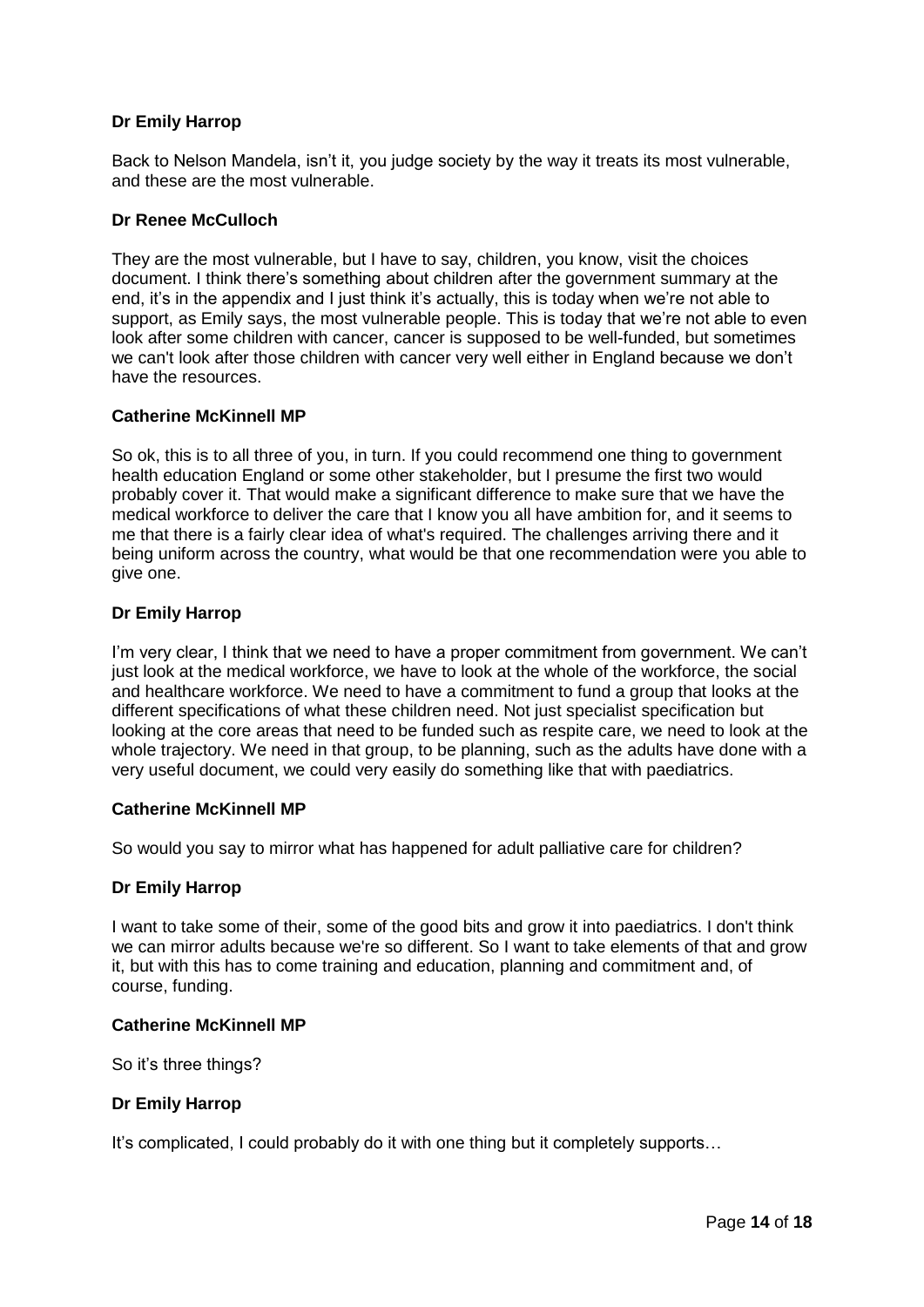# **Dr Renee McCulloch**

I don't want to just say money…

# **Dr Emily Harrop**

I don't want to just say money either, but it does touch on money, I'm really sorry. I think for all the time I spent working with NICE and I feel all the time I spent trying to look at what was going to come out of the palliative care funding review, for me there's something about demystifying the way that money is due, does that make sense? And, you know, you have a way of commissioning a service if it's highly specialized which is NHS England, you have a way of commissioning something through the CCGs if it meets certain another criteria, you have statutory and third sector partnerships for other areas and you surely have a little bit of what my service does that is only for us, to fundraise, the nice extras that would be the life and breath of a hospice and that there needs to be some sort of structure. Which is something I've spoken to you about when you're working on, where we can approach each of those bodies, who can otherwise say I won't fund you because you're too specialist, I won't fund you because you're not specialist enough. And say actually, of the service we look to provide, which is a holistic service, you might have a liability for some of this part and to have some kind of code we can use is…

### **Dr Renee McCulloch**

We can't just, the problem that's happened in the past is we've just looked at specialist service specification. We can't do that, we've got to look at the whole of the services that these children require.

### **Dr Emily Harrop**

We were told it wasn't specialist, that description we wrote at the summit we heard apparently was too woolly and not specialist enough.

#### **Dr Renee McCulloch**

That's why I think we need to break it down, so people are really clear about who's paying for what, and what level. Because at the moment its just a big, kind of, splat and its just not clear. And everybody's saying not my problem.

# **Dr Emily Harrop**

It's so easy to push it away if it's not clearly your liability.

#### **Dr Renee McCulloch**

We do need that but we need support to do that properly, to do it not just in our own time, as we've all done so many things for this sector. We need it to be properly funded so we get proper delivery at the end of it. Not just funded from all those in the charitable sector who are supporting, you know, services as well. That's what we need, we need a proper commitment from government to support us going to the next stage, which is actually a significant platform because we really need to up the ante.

#### **Dr Emily Harrop**

And even within the third sector, you know, I mean we only get about 12% statutory funding, I know there are areas of the country where the commissioners take a different view and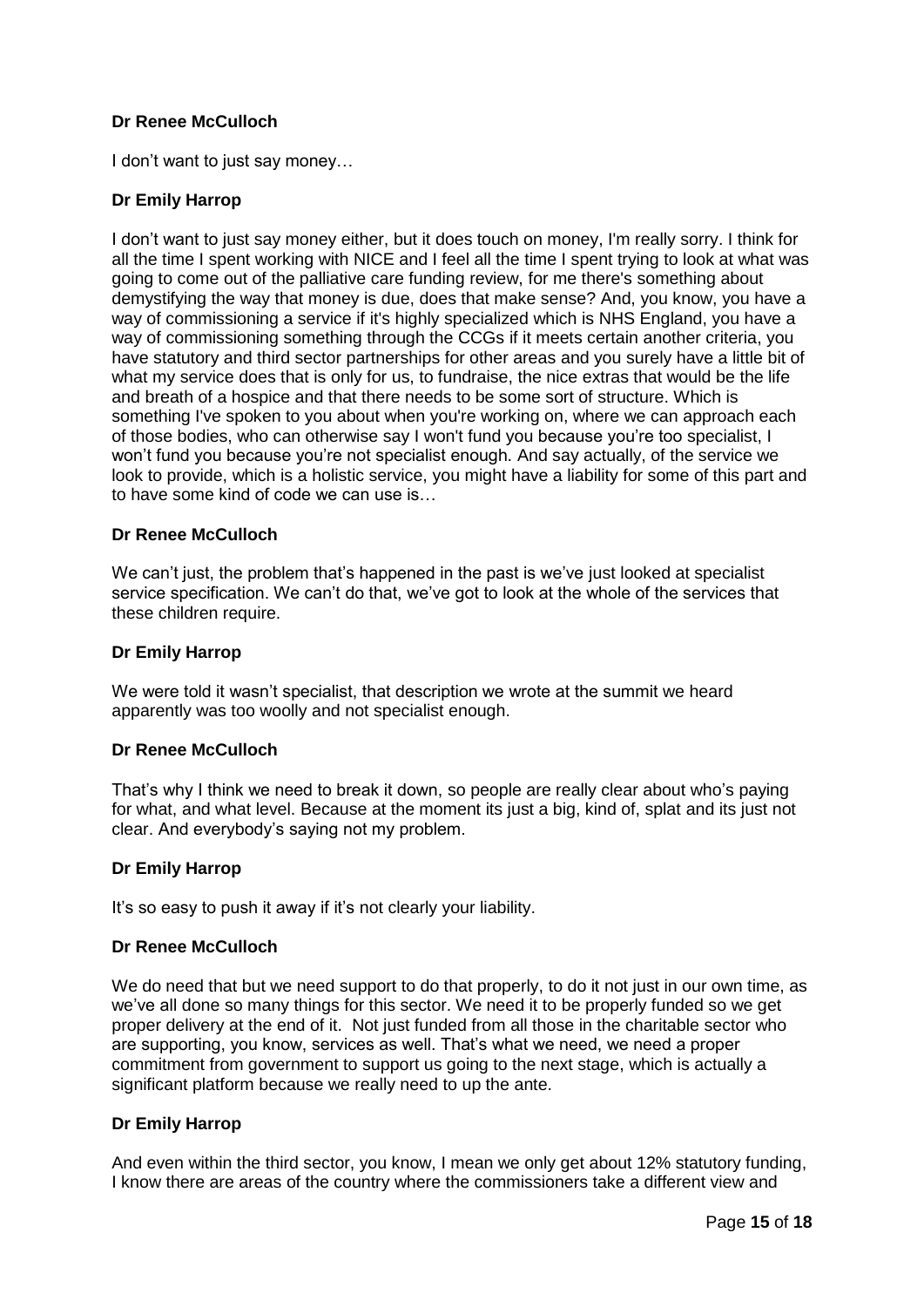they may get a third of their overall cost funded and that's not right. You know, it's at the whim of individuals which is probably not ethically appropriate

### **Dr Renee McCulloch**

So at the GOSH specialist service, so GOS. We get, a third of our funding comes from charity, to run the Great Ormond Street service that spans most of London. A third comes from some of the money we are able to raise by doing some visits and things like that. And the rest of it, in fact less comes from what we can actually bill for, because we can bill for very little. And the rest is just supported be the hospital because it's a valued service, but we're not commissioned and that's just becoming a massive issue.

# **Dr Emily Harrop**

When you're in the hospital, people ask you if you're income generating, it's very to be income generating when you're dealing with palliative care, it's much easier for certain other areas of practice then it is for us.

### **Dr Simon Clark**

But that actually just belies the whole, I'm going to go with farce, sorry, of the financial discussions with the National Health Service. Are you income generating, in order to generating an income, your service has to see some patients who then won't be seen in a different institution, who then, that institution doesn't get paid for it. So in fact what you're doing is moving money from one place to another.

### **Dr Emily Harrop**

Its income spreading, it's not income generating.

# **Dr Simon Clark**

And in fact what you're doing is then sucking the money into this institution rather than that institution and across the service. And, so I really worry about those conversations that are happening in hospitals. For me, I think as the officer for Workforce Planning, I think we need to think about actually how we workforce plan and there are lots of ways of doing that and I've split them into three categories. You either workforce plan for your current infrastructure, you workforce plan for what you can afford or you workforce plan for what you think the need is and I don't like workforce planning based on what you can afford, because the evidence that I have seen so far is that that always under-delivers on the staff that you need. And there appears to be somewhere between 5 and 25 years' worth of evidence that, from the United Kingdom.

#### **Catherine McKinnell MP**

Is it not deliberate?

# **Dr Simon Clark**

Um, I'm going to take the  $5<sup>th</sup>$  amendment. Because I promised my wife I was going be as calm and considered. You and I could have a private conversation about that if you like. So the thing that I think that we should then think about doing, is doing a workforce plan based on a combination of need and current infrastructure. And, I've done that on the back of an envelope. I did that on the back of an envelope because it was the piece of paper that was close to hand, not because I'm slapdash or casual about these things and I take my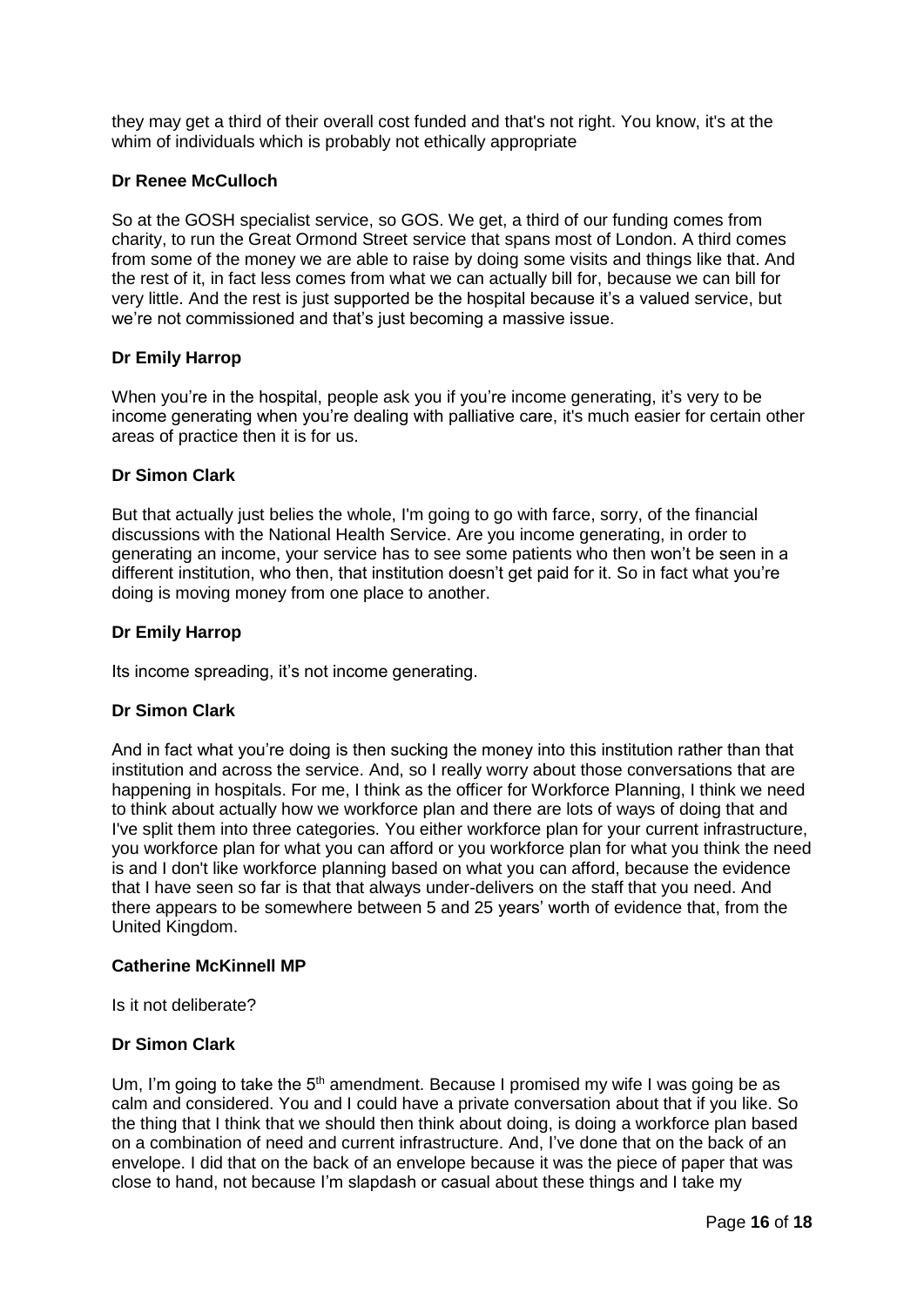calculations are really very seriously. There are approximately 50 hospices in the United Kingdom. There are approximately, I think it's 200 inpatient units in the United Kingdom and you could look at the number of children who've got palliative care needs. That's about 50,000, you can do a lot of very complex calculations about the time required this, that and the other. The number I ended up with, in terms of actually if we were going to do this by need, I think it's probably, I've reserved the right to recalculate this, about 196 palliative care consultants. Now that's based on not precise facts, now the problem with that is, that's a mile away from where we are.

# **Dr Renee McCulloch**

We've got about 15.

# **Dr Emily Harrop**

I was going to say, isn't that a factor of 10 out.

### **Dr Simon Clark**

Yeah, now you know that could be an over estimate, because actually there might be something about networking and having people with expertise in other things and you could probably get away with less than that. I think a more conservative estimate based on currently looking at networks and potentially emulating something like paediatric cardiology, is you might need somewhere around 40 to 60 true palliative care consultants. As in, who've been through growth, but you probably need then a host of other folks. In sticking with the cardiology analogy, a bit like myself who does some scanning and talking to the cardiologists, who actually then provides care in the local centre and is the liaison, those aren't in that figure of about 40 or 50. I've then done some songs based on how much it costs to do that. The magic number I came up with is about £7.5 million and that would account for going well actually, if we got 15 doctors every year to training proper palliative care to the college curriculum and about half of those were already consultants to bring consultant experience so they've trained in a post-consultant and about half of those were doctors coming through the current training program.

So actually, we ended up with generating a range of consultant experience, we could probably move forward with that. Now I fully accept that actually that's something that I have built having had conversations with individuals, I have not since checked this with anybody else, other than the fact that I've done a lot of calculations and I don't have a lot of conversations with individuals and sometimes your ballpark estimate is irritatingly accurate. But, I think that it's going to need that and that needs to be over and above what we've currently got. It can't be, you know, we need to then acknowledge that actually, if we're going to have consultants move from what they're doing now to be in palliative care, we've got to be able to replace those. We've got to have additional doctors in the training scheme who can then do palliative care, we can't just pool the doctors in the training scheme into palliative care, because we need the ones who are in the scheme to be the consultants of the future and replace some of the consultants who are going to take on these, these other roles. So, it's over and above what we've got at the moment. I just reserve the right to be completely wrong about these figures, because I'd like to do some more comprehensive modelling, you know, with multiple other partners rather than, you know, just using publicly available figures.

# **Catherine McKinnell MP**

And that's just the, sort of, doctors that we're talking about.